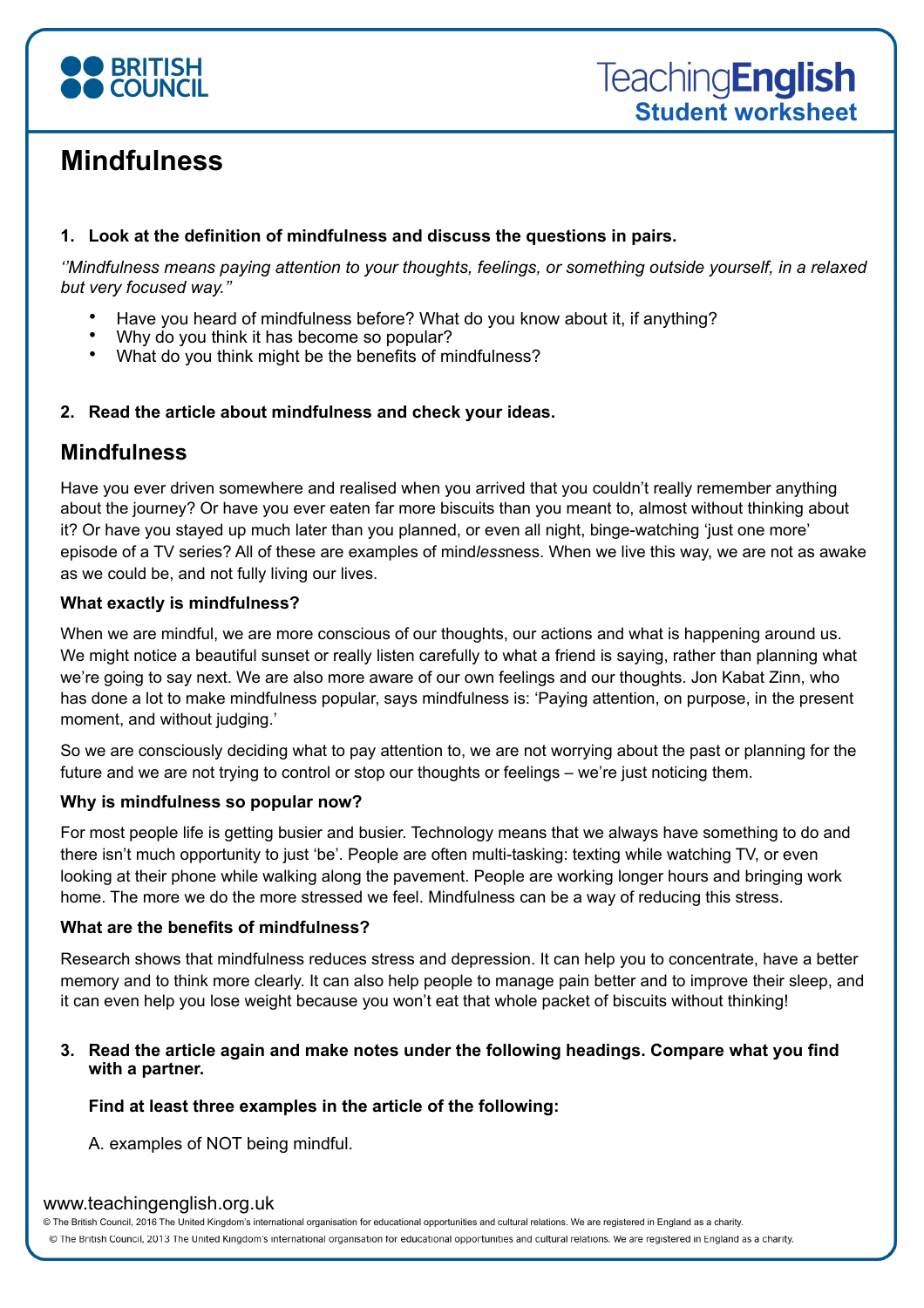

- B. examples of being mindful.
- C. reasons life is getting busier.
- D. benefits of practising mindfulness.
- **4. Match the vocabulary from the article (1-5) with the definitions (A-E). Which of these actions are likely to make you feel more stressed? Why/why not?** 
	- 1. Judging
	- 2. Paying attention
	- 3. Worrying
	- 4. Binge-watching
	- 5. Multi-tasking
	- A. Doing two or three things at the same time
	- B. Having a bad opinion of something or someone.
	- C. Watching, listening or thinking about something carefully.
	- D. Watching lots of TV episodes at once.
	- E. Thinking about unpleasant things that might happen.

#### **5. Complete the comparative and superlative sentences using the words in the box. Check your answers by finding the sentences in the article.**

**as and more many much than**

- 1. Have you ever eaten far \_\_\_\_ biscuits \_\_\_\_ you meant to?
- 2. Have you stayed up \_\_\_\_\_later \_\_\_\_\_ you planned?
- 3. When we live this way, we are not \_\_\_\_ awake \_\_\_ we could be
- 4. For most people life is getting busier busier.
- 5. The we do the stressed we feel.

#### www.teachingenglish.org.uk

© The British Council, 2016 The United Kingdom's international organisation for educational opportunities and cultural relations. We are registered in England as a charity.

@ The British Council, 2013 The United Kingdom's international organisation for educational opportunities and cultural relations. We are registered in England as a charity.